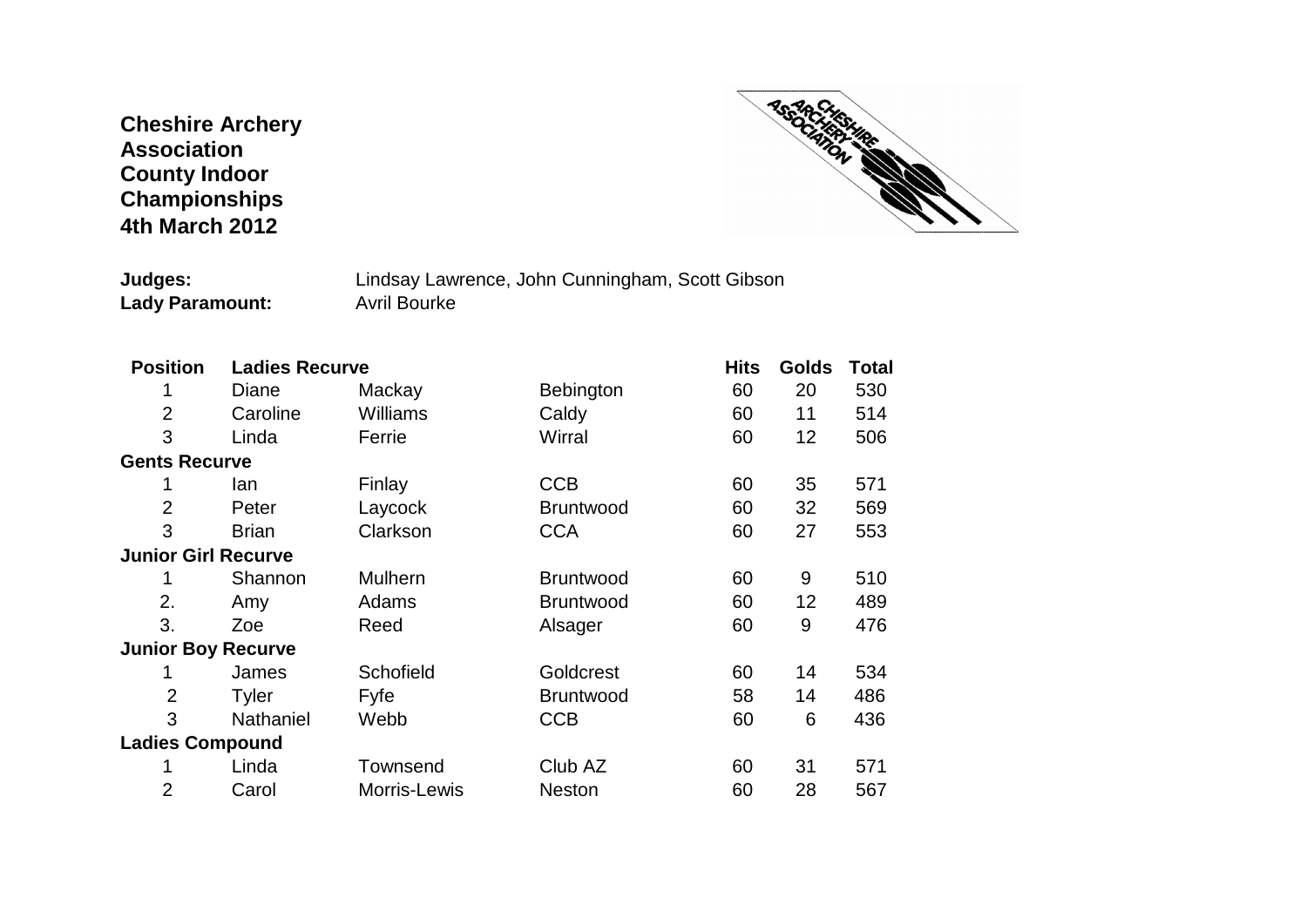| 3                                        | Sandra                           | Roberts         | Greenbank         | 60 | 18             | 554  |  |  |  |  |
|------------------------------------------|----------------------------------|-----------------|-------------------|----|----------------|------|--|--|--|--|
| <b>Gents Compound</b>                    |                                  |                 |                   |    |                |      |  |  |  |  |
|                                          | Mark                             | <b>Bathgate</b> | Neston            | 60 | 38             | 578  |  |  |  |  |
| $\overline{2}$                           | <b>Steve</b>                     | Jones           | <b>Bruntwood</b>  | 60 | 29             | 569  |  |  |  |  |
| 3                                        | Tony                             | <b>Beattie</b>  | <b>CCB</b>        | 60 | 25             | 564  |  |  |  |  |
| <b>Junior Boy Compound</b>               |                                  |                 |                   |    |                |      |  |  |  |  |
|                                          | Daniel                           | Clarkson        | <b>CCA</b>        | 60 | $\overline{7}$ | 531  |  |  |  |  |
| <b>Jack &amp; Jill Compound</b>          |                                  |                 |                   |    |                |      |  |  |  |  |
|                                          | <b>Neil &amp; Sandra Roberts</b> |                 | Greenbank         |    |                | 1094 |  |  |  |  |
| <b>Ladies Longbow</b>                    |                                  |                 |                   |    |                |      |  |  |  |  |
|                                          | Viv                              | Guthrie         | <b>Neston</b>     | 60 | 1              | 401  |  |  |  |  |
| $\overline{2}$                           | Amanda                           | <b>Slack</b>    | Alsager           | 57 | 3              | 359  |  |  |  |  |
| <b>Gents Longbow</b>                     |                                  |                 |                   |    |                |      |  |  |  |  |
|                                          | Shaun                            | Allan           | <b>NCB</b>        | 60 | 13             | 527  |  |  |  |  |
| $\overline{2}$                           | Andy                             | <b>Rowlands</b> | <b>CCB</b>        | 60 | 3              | 474  |  |  |  |  |
| 3                                        | <b>Mike</b>                      | Christison      | <b>GNAS</b>       | 60 | 5              | 459  |  |  |  |  |
| <b>Gents Barebow</b>                     |                                  |                 |                   |    |                |      |  |  |  |  |
|                                          | Graeme                           | Gibson          | <b>Neston</b>     | 60 | 5              | 436  |  |  |  |  |
| <b>Cumstock Trophy (1st Year Archer)</b> |                                  |                 |                   |    |                |      |  |  |  |  |
|                                          | Carl                             | <b>Edwards</b>  | <b>Middlewich</b> | 60 | 14             | 535  |  |  |  |  |
| <b>Lady Paramount Prize</b>              |                                  |                 |                   |    |                |      |  |  |  |  |
|                                          | Mr                               | Graham          | Killingbeck       |    |                |      |  |  |  |  |

| <b>Results</b> |      | <b>Score</b> | Golds | <b>Hits</b> |                          |                  |
|----------------|------|--------------|-------|-------------|--------------------------|------------------|
| Recurve        | Lady | 530          | 20    | 60          | Diane McKay              | <b>Bebington</b> |
|                |      | 514          | 11    | 60          | <b>Caroline Williams</b> | Caldy            |
|                |      | 506          | 12    | 60          | Linda Ferrie             | <b>Wirral</b>    |
|                |      | 506          | 9     | 60          | <b>Tanya Worron</b>      | <b>CCB</b>       |
|                |      | 490          | 15    | 60          | <b>Helen Hughes</b>      | <b>CCB</b>       |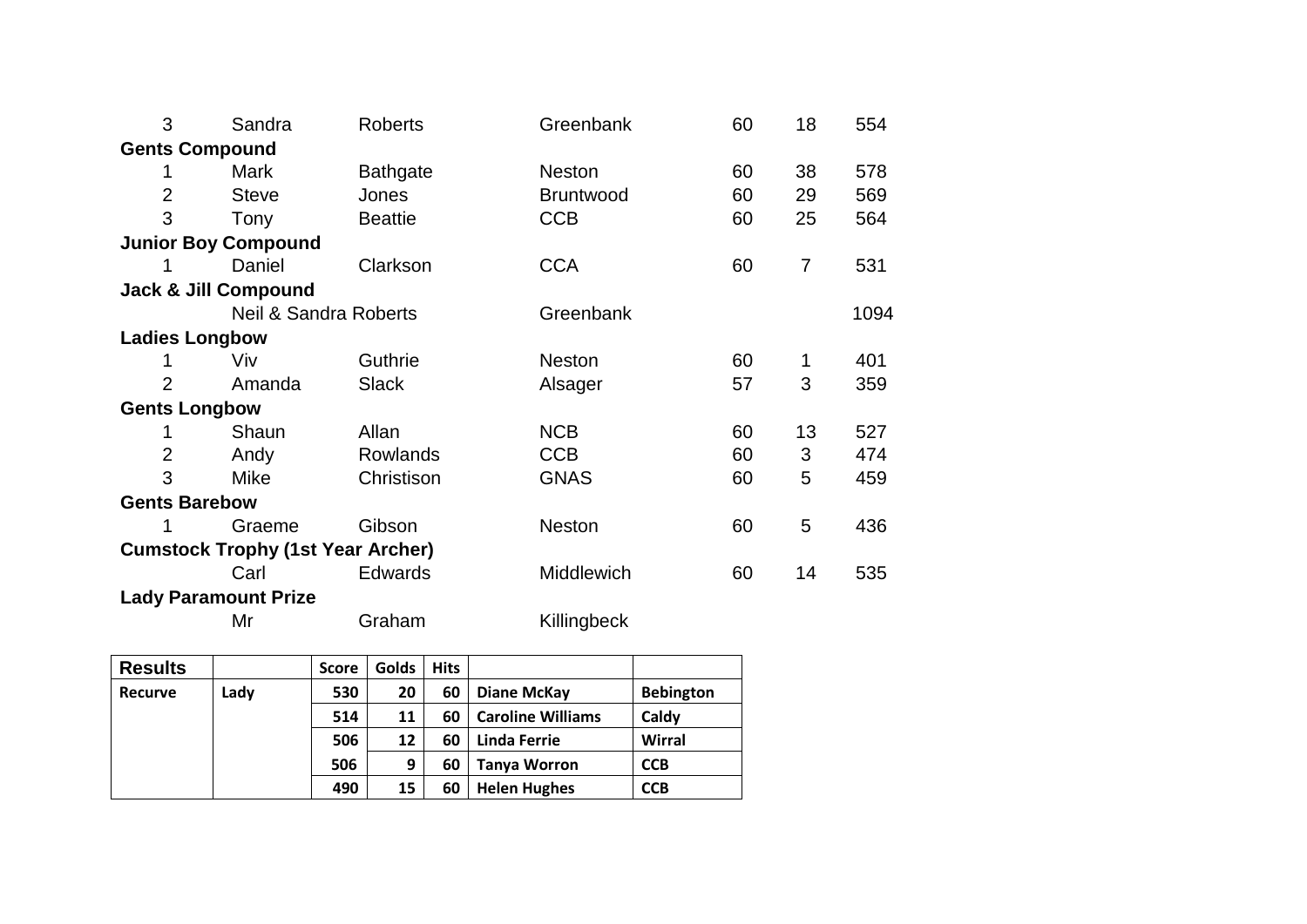| <b>Recurve</b> | Lady cont.         | 484 | 10             | 60 | <b>Joyce Harrison</b>   | <b>CCB</b>        |                              |
|----------------|--------------------|-----|----------------|----|-------------------------|-------------------|------------------------------|
|                |                    | 461 | 7              | 57 | <b>Tracey Mellor</b>    | <b>NCB</b>        |                              |
|                |                    | 442 | $\overline{7}$ | 60 | <b>K</b> Kirk           | Goldcrest         |                              |
|                |                    | 298 | 1              | 55 | <b>Kate Jones</b>       | <b>CCB</b>        |                              |
| <b>Recurve</b> | Gent               | 571 | 35             | 60 | lan Finlay              | <b>CCB</b>        |                              |
|                |                    | 569 | 32             | 60 | <b>Peter Laycock</b>    | <b>Bruntwood</b>  |                              |
|                |                    | 553 | 27             | 60 | <b>Brian Clarkson</b>   | <b>CCA</b>        |                              |
|                |                    | 553 | 25             | 60 | <b>Mark Disley</b>      | <b>CCB</b>        |                              |
|                |                    | 546 | 25             | 60 | <b>John Gardner</b>     | Caldy             |                              |
|                |                    | 546 | 21             | 60 | <b>Andy Fisher</b>      | <b>Bebington</b>  |                              |
|                |                    | 541 | 15             | 60 | <b>Dennis Brown</b>     | <b>Alsager</b>    |                              |
|                |                    | 535 | 14             | 60 | <b>Carl Edwards</b>     | <b>Middlewich</b> |                              |
|                |                    | 521 | 13             | 60 | <b>Kwok Kin Lee</b>     | <b>CCA</b>        |                              |
|                |                    | 505 | 9              | 60 | <b>John Wilson</b>      | <b>Middlewich</b> |                              |
|                |                    | 482 | 11             | 56 | <b>Brendan Thackery</b> | Stalybridge       |                              |
|                |                    | 329 | 13             | 36 | <b>Martin O'Neill</b>   | <b>Bebington</b>  | <b>Retired after 3 Dozen</b> |
| <b>Recurve</b> | <b>Junior Boy</b>  | 534 | 14             | 60 | J Schofield             | <b>Goldcrest</b>  |                              |
|                |                    | 486 | 14             | 58 | <b>Tyler Fyfe</b>       | <b>Bruntwood</b>  |                              |
|                |                    | 436 | 6              | 60 | <b>Nathaniel Webb</b>   | <b>CCB</b>        |                              |
|                |                    | 422 | $\mathbf{2}$   | 60 | <b>Elliot Wood</b>      | Caldy             |                              |
|                |                    | 405 | 5              | 60 | <b>Thomas Wilson</b>    | <b>Middlewich</b> |                              |
|                |                    | 384 | $\overline{2}$ | 60 | Luke Akeman             | <b>Middlewich</b> |                              |
|                |                    | 289 | $\mathbf{1}$   | 52 | <b>Jake Yoxall</b>      | <b>Middlewich</b> |                              |
|                |                    | 252 | 3              | 44 | <b>James Croall</b>     | <b>Middlewich</b> |                              |
| <b>Recurve</b> | <b>Junior Girl</b> | 510 | 9              | 60 | <b>Shannon Mulhern</b>  | <b>Bruntwood</b>  |                              |
|                |                    | 489 | 12             | 60 | <b>Amy Adams</b>        | <b>Bruntwood</b>  |                              |
|                |                    | 476 | 9              | 60 | <b>Zoe Reed</b>         | <b>Alsager</b>    |                              |
|                |                    | 439 | 3              | 60 | <b>Amy Lewis</b>        | <b>Alsager</b>    |                              |
|                |                    | 151 | $\mathbf 0$    | 34 | Lydia Moore             | <b>Middlewich</b> |                              |